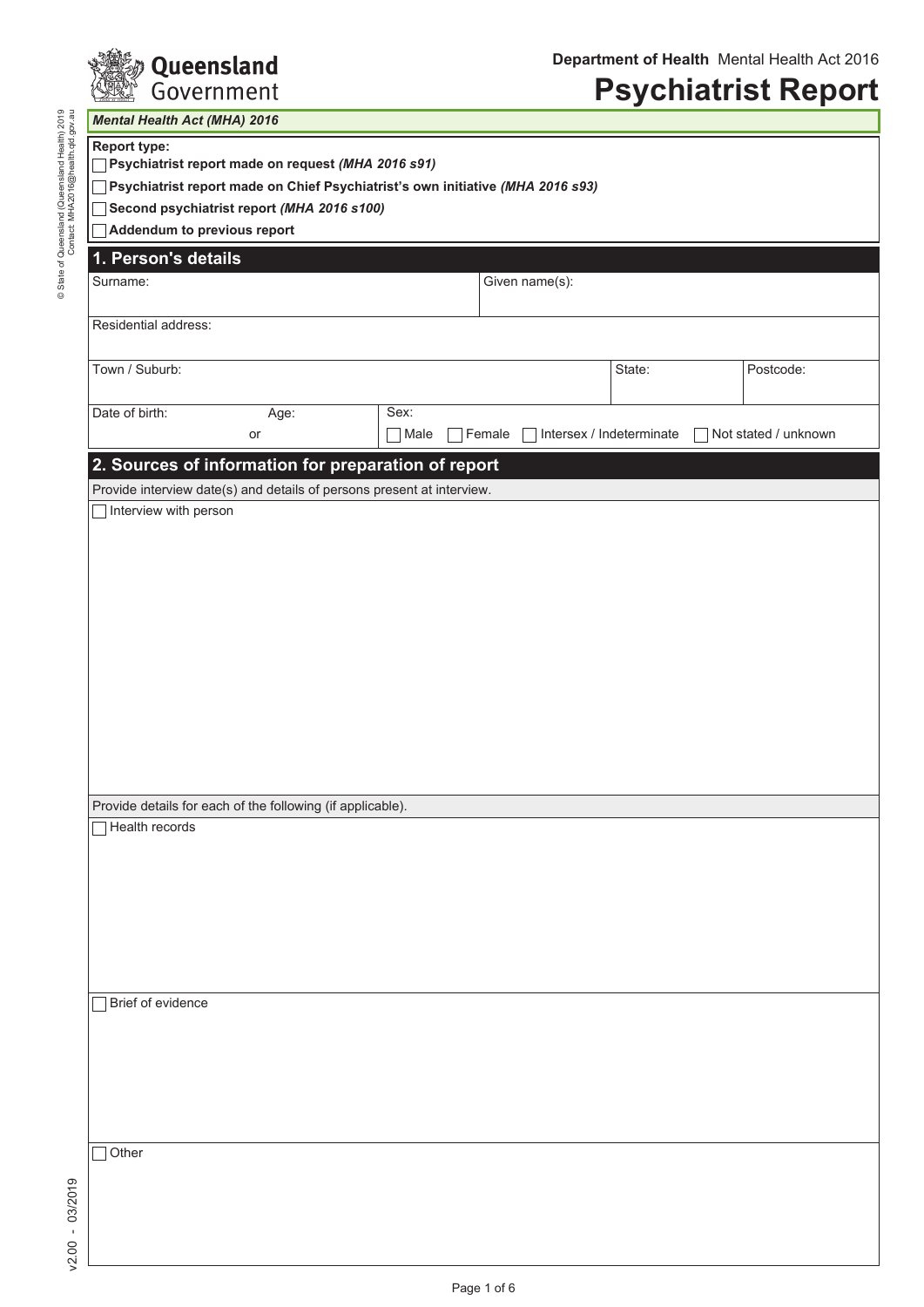

### **3. Background information**

### **Psychiatrist Report**

#### This section should address:

- diagnosis;
- psychiatric history;
- other relevant historical information including forensic history;
- social circumstances;
- current mental state;
- treatment plan.

### **4. Summary of charges and personal account of the alleged offences**

□ Schedule of offences attached

Provide:

• a summary of the alleged offences;

• the person's account of the alleged offences.

### **5. Unsoundness of mind at the time of the alleged offences**

This section should:

• provide information that is known about the person's mental state at the time of the offence;

- address whether the person was deprived of one or more capacity, i.e.:
- the person's capacity to understand what he / she was doing in relation to the offence
- the person's capacity to control his / her actions in relation to the offence
- the person's capacity to know that he / she ought not do the act or make the omission constituting the offence
- if the person was deprived of one or more capacity, explain how the symptoms experienced led to the deprivation of capacity.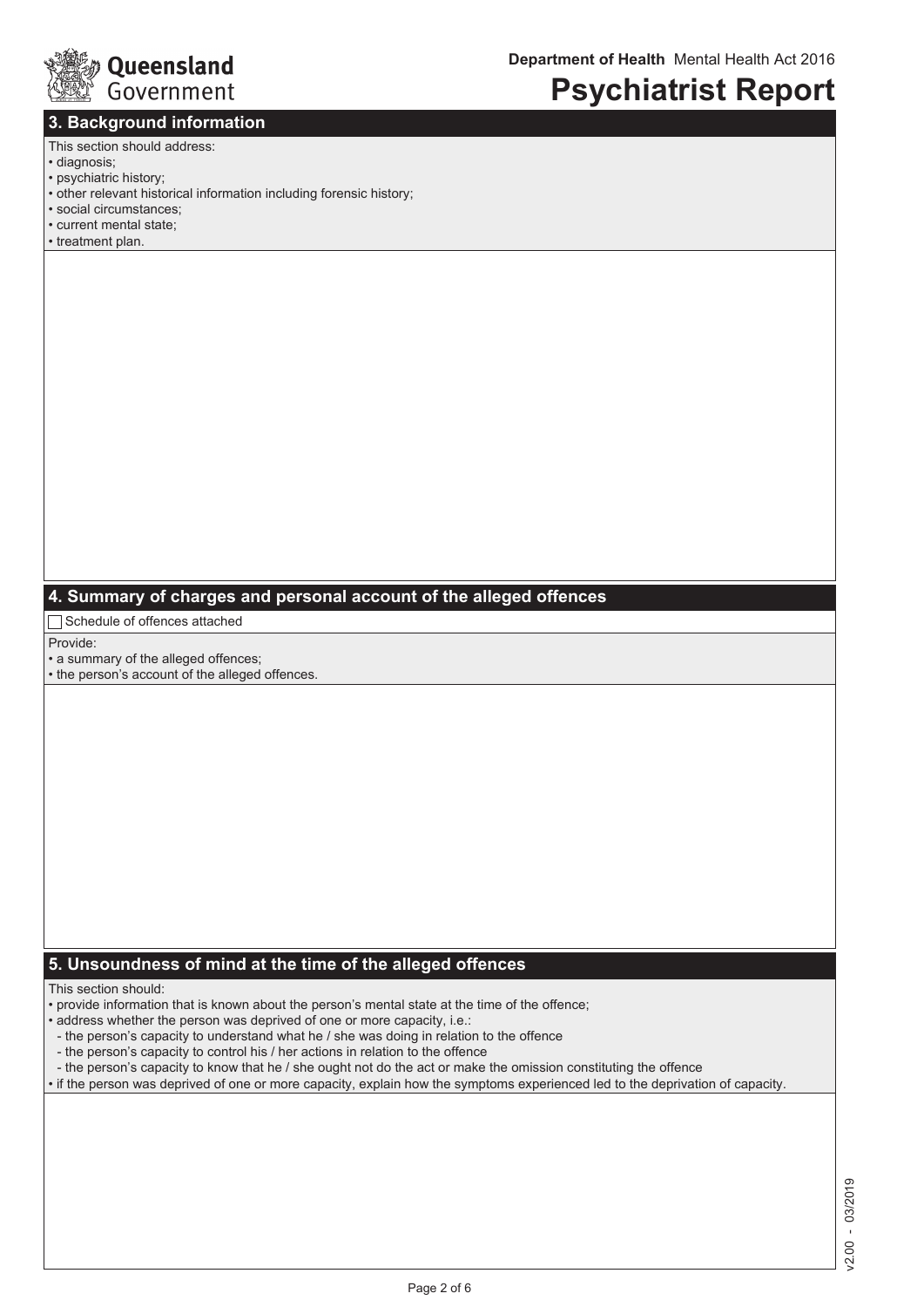

### **Psychiatrist Report**

**5. Unsoundness of mind at the time of the alleged offences** *(continued)*

### **6. Intoxication**

If the person was deprived of one or more of the relevant capacities (refer to section 5) this section should address:

• whether the person was intoxicated at the time of the offence?

• what evidence of intoxication is relied on?

• did that intoxication (i.e. at the time of the offence) contribute to the state of mind of the offender at the time of the offending, to any extent?

### **7. Diminished responsibility (relates to murder charge only)**

This section should:

• describe the abnormality of mind;

• address whether the person was substantially impaired of one or more capacity and if so, specify the capacity / capacities and explain how the symptoms experienced lead to the impairment.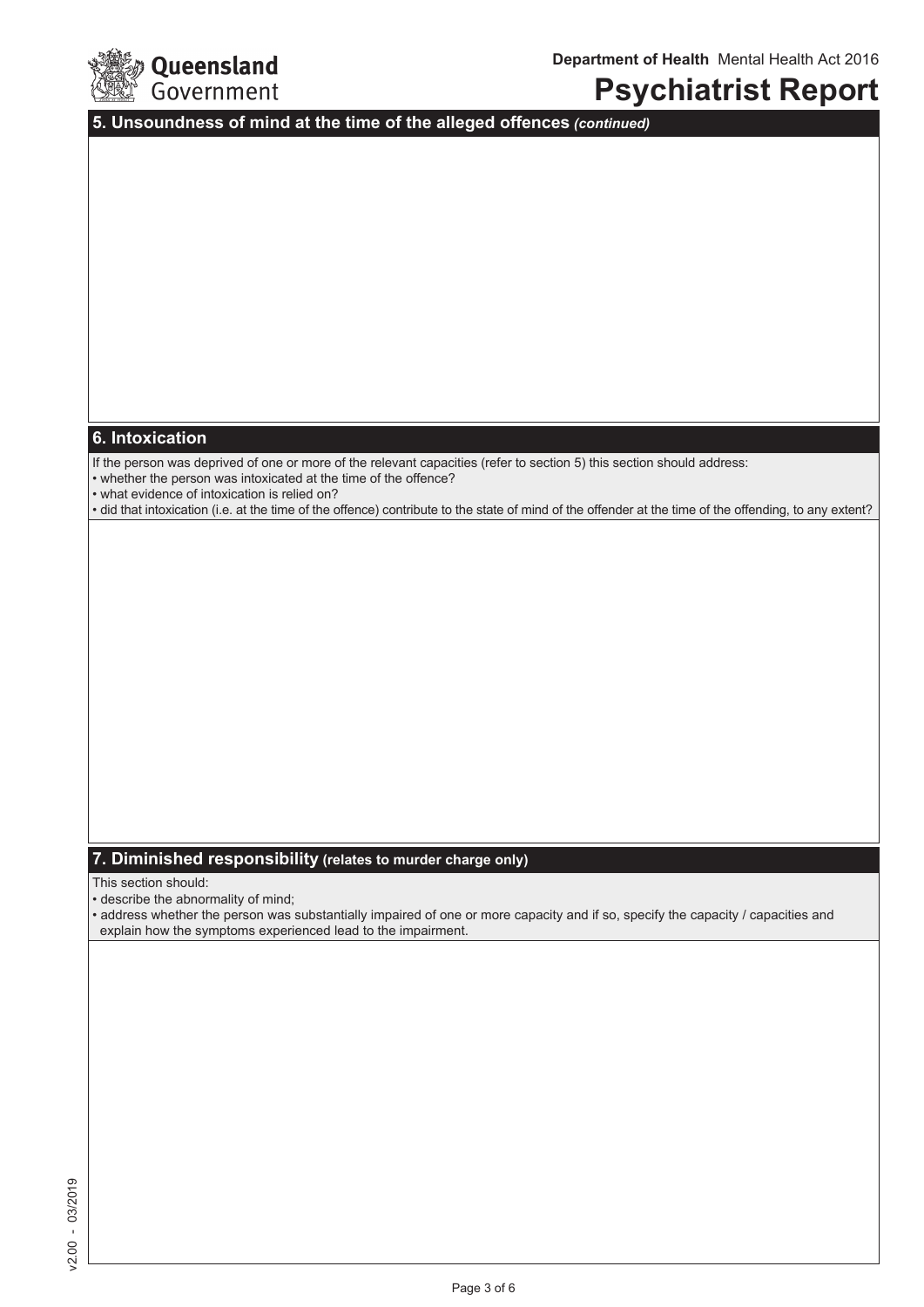

### **Psychiatrist Report**

### **8. Substantial dispute**

### This section should address:

- whether there is a substantial dispute about whether the person committed the offence having regard to the brief of evidence and the person's account of events;
- if there is a dispute, whether the dispute results from the person's mental condition.

### **9. Fitness for trial**

#### This section should:

- address each of the Presser criteria i.e. does the person:
- understand the nature of the charge(s)
- have an ability to plead to the charge(s) and to exercise the right of challenge
- understand that the nature of the proceedings is an inquiry as to whether he / she did what he / she is charged with
- have an ability to follow the course of proceedings so as to understand what is happening in court in a general sense the person does not need to understand all the formalities
- understand the substantial effect of any evidence that may be given against him / her
- have an ability to make a defence or answer to the charge(s) this includes giving the court a basic version of the facts as he / she claims them to be, if necessary through instructing counsel or telling the Court
- if the person is not fit for trial address whether the unfitness is temporary or permanent and, if temporary, provide an indication of likely duration of unfitness for trial.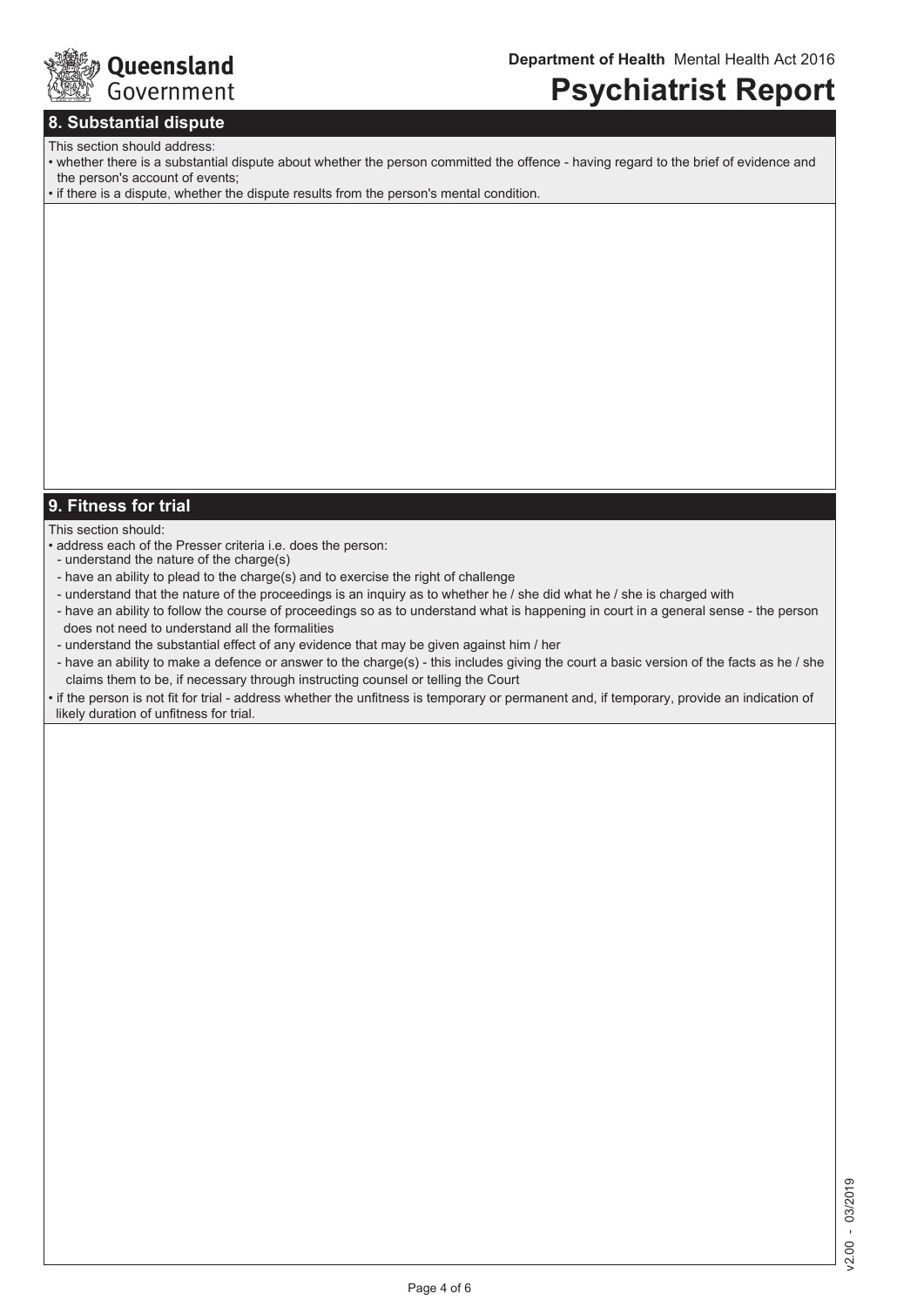

### **Psychiatrist Report**

#### **10. Future management plan**

This section should outline the proposed medium to long term clinical needs addressing both psychological needs and biological management of the patient's illness.

### **11. Recommendations**

This section should provide:

• advice on whether the matter should be referred to the Mental Health Court having regard to the public interest.

### **12. Other relevant matters**

This section should provide:

• an opinion in relation to making a forensic order or treatment support order for the person; • any other important issues / considerations.

**13. Providing a report**

Will providing the subject of the report with a copy adversely affect the person's health and wellbeing?  $\Box$  Yes  $\Box$  No If *yes*, how may the person's health and wellbeing be affected?

 $/2.00 - 03/2019$ v2.00 - 03/2019

| NB. The report will be provided to the person subject to the report or a person on their behalf by the Chief Psychiatrist once the Chief<br>Psychiatrist has confirmed that the report addresses all relevant requirements. |            |       |  |  |  |
|-----------------------------------------------------------------------------------------------------------------------------------------------------------------------------------------------------------------------------|------------|-------|--|--|--|
| Psychiatrist's name:                                                                                                                                                                                                        | Signature: | Date: |  |  |  |